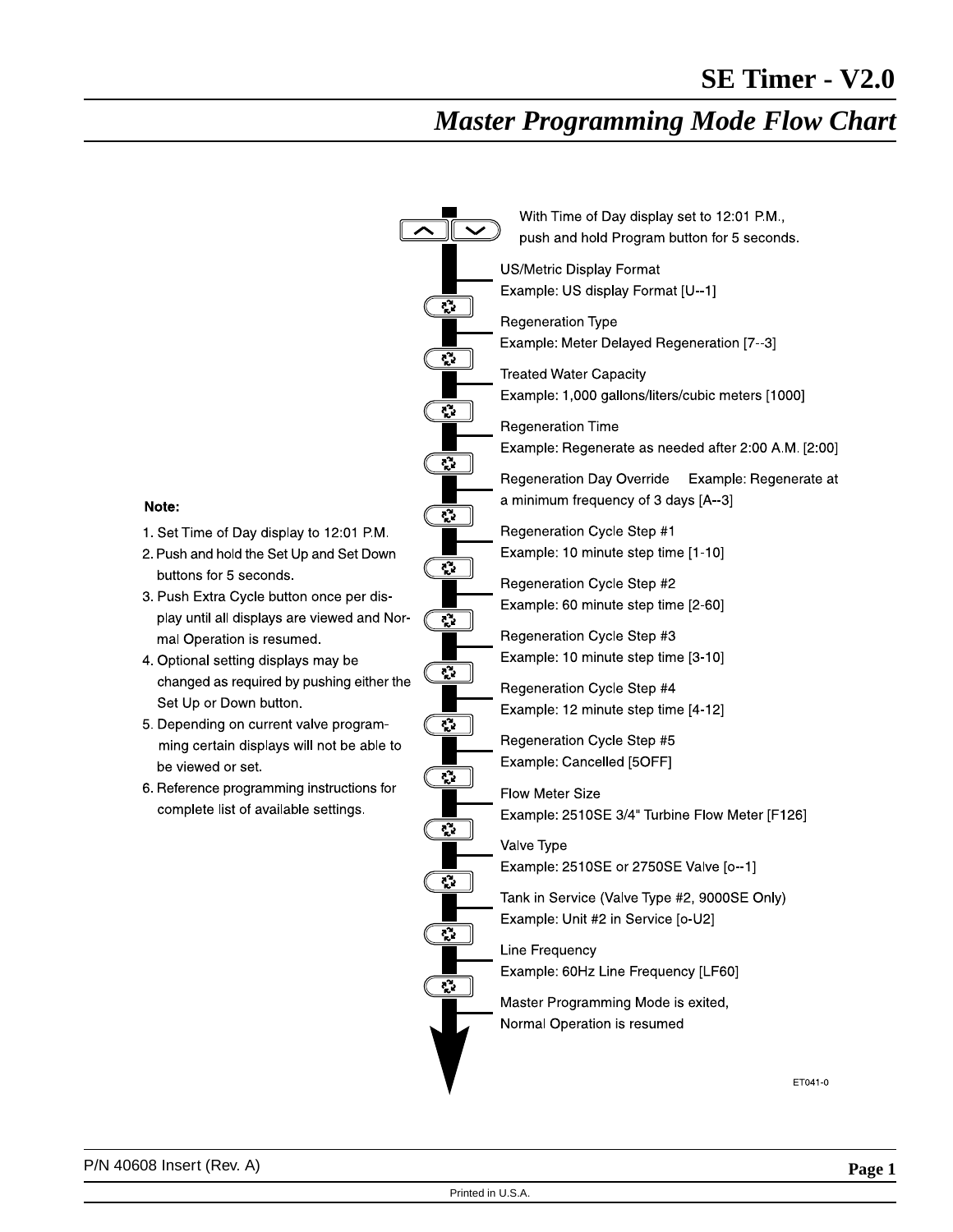## **SE Timer - V2.0**

*Master Programming Mode*



When the Master Programming Mode is entered, all available option setting displays are may be viewed and set as needed. Depending on current option settings, some displays cannot be viewed or set.

## **Entering Master Programming Mode**

Set the **Time Of Day** display to 12:01 p.m. Push and hold the **Set Up** and **Set Down** buttons together untilthe Program Dot turns on (about 5 seconds). Depending on current option settings, some displays cannot be viewed or set.

## **Exiting Master Programming Mode**

Push the **Extra Cycle** button once per display until all are viewed. The Program Mode is exited and normal operation resumes.

## **Resetting Permanent Programming Memory**

Push and hold the Set Up and Set Down buttons for 25 seconds or until the Time Of Day display resets to 12:00 P.M. All option settings reset to default values. Control programming must be reset as necessary.

## **1. US/Metric Display Format (U)**

Depress the **Extra Cycle** button. This display is used to set the desired display format. This option setting is identified by the "U" in the first digit. There are two possible settings:

**US Format** uses gallons for volume with a 12 hour timekeeping format. Regeneration timing in minutes.

Example: **[U - - I]**

**Metric Format** uses liters for volume and a 24 hour timekeeping format. Regeneration timing in tenths of minutes. Use the **Set Up** and **Set Down** buttons to adjust this value.

Example: **[U - - 2]**

**Cubic Meter Format** uses cubic meters for volume and a 24 hour timekeeping format. Regeneration timing in tenths of minutes. Use the **Set Up** and **Set Down** buttons to adjust this value.

Example: **[U - - 4]**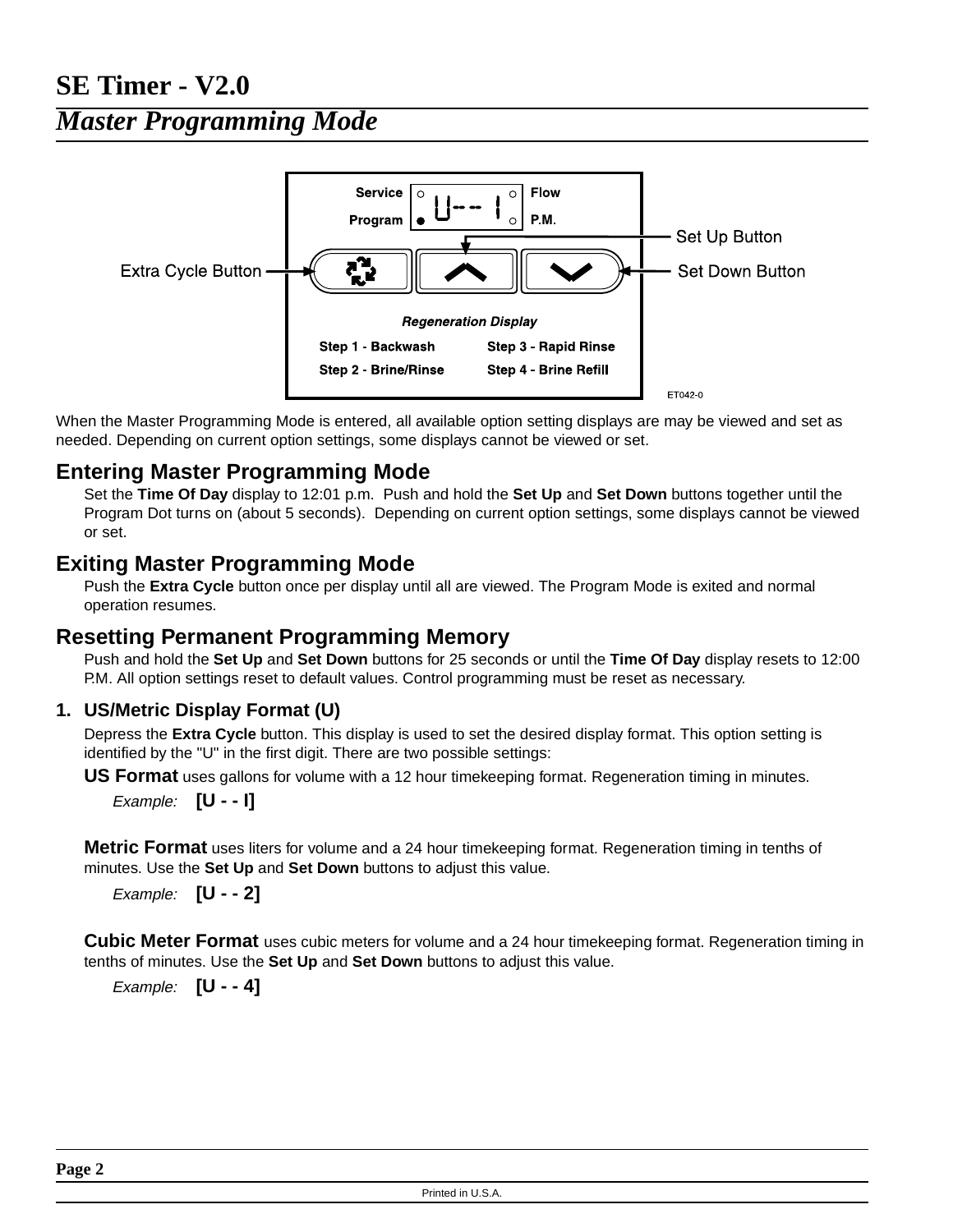### **2. Regeneration Type (7)**

Depress the **Extra Cycle** button. Use this display to set the Regeneration Type. This option setting is identified by the number "7" in the first digit. There are three possible settings:

#### **Timeclock Delayed**

The control determines the day that a regeneration is required by the **Regeneration Day Override** setting (A). Once this day is reached, a regeneration cycle starts at the set **Regeneration Time**.

Example: **[7 - - I]**

#### **Meter Immediate**

The control determines that regeneration is required when the available volume of treated water drops to zero. Regeneration begins immediately.

Example: **[7 - - 2]** (This setting is typically used by the 9000SE)

#### **Meter Delayed**

The control determines that a regeneration is required when the available volume of treated water drops to zero. Regeneration begins immediately at the set **Regeneration Time**. Use the **Set Up** and **Set Down** buttons to adjust this value.

Example: **[7 - - 3]**

## **3. Treated Water Capacity (No Display Code)**

Depress the **Extra Cycle** button. Use this display to set the amount of water (gallons/liters/cubic meters) that can be treated by the unit before a regeneration cycle is required. With Meter Delayed Regeneration Type set, it is necessary for the programmer to determine a reserve capacity and subtract that value from the calculated full capacity of the unit. This display cannot be viewed with Timeclock Regeneration Type set. Use the **Set Up** and **Set Down** buttons to adjust this value.

Example: Regenerate every 700 gallons/liters/cubic meters — **[7 0 0]**

## **4. Regeneration Time (Clock Display Without a Flashing Colon)**

Depress the **Extra Cycle** button. The next display that appears is the option setting for **Regeneration Time**. It is identified by a clock display without a flashing colon. Set the desired time of day that a regeneration may occur. This display cannot be viewed with Meter Immediate Regeneration Type set. Use the **Set Up** and **Set Down** buttons to adjust this value.

Example: 2 o'clock A.M. **Regeneration Time - [2: 0 0]** (A.M. Indicator Dot On)

#### **5. Regeneration Day Override (A)**

Depress the **Extra Cycle** button. Use this display to set the maximum amount of time (in days) the unit can be in service without a regeneration. This option setting is identified by the letter "A" in the first digit.

- With Timeclock or Meter Delayed Regeneration Types selected, regeneration begins at the set **Regeneration Time**.
- With Meter Immediate Regeneration Type selected, regeneration begins at the same time of day that the last regeneration cycle was initiated. An OFF setting cancels this feature with all regeneration types except Timeclock Regeneration were it must be used. Use the **Set Up** and **Set Down** buttons to adjust this value.

Example: Override every 7 days — **[A - - 7]**

Cancelsetting — **[A O FF]** (Meter Immediate or Delayed Regeneration Types Only)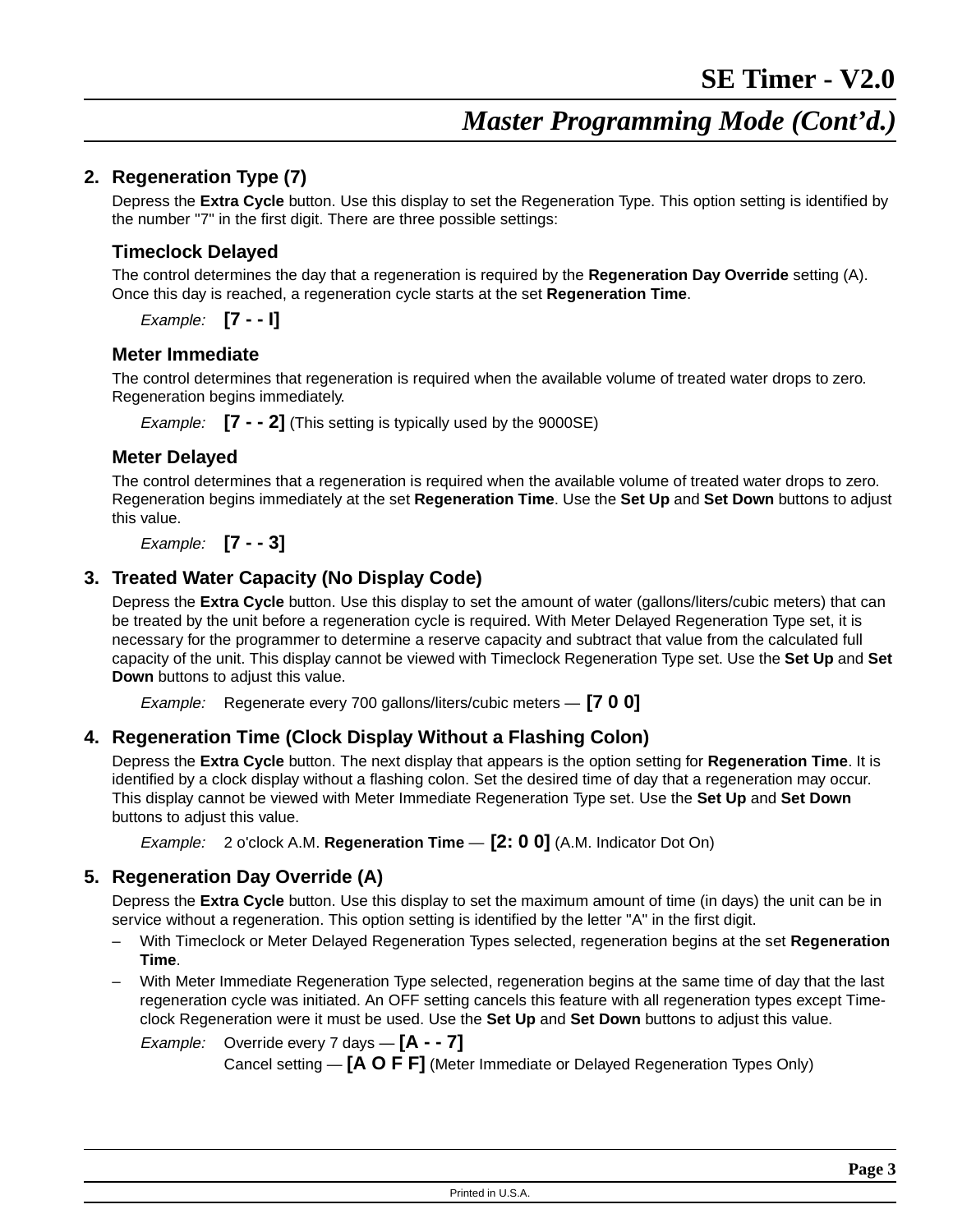## *Master Programming Mode (Cont'd.)*

## **6. Regeneration Cycle Step Programming (1) (2) (3) (4) (5) (6)**

Depress the **Extra Cycle** button. The next 2–6 displays that appear are part of a series of option settings used to program the Regeneration Cycle. Each display is used to set in minutes (or tenths of minutes - Metric). A step # turns on for the regeneration cycle step being programmed.

- Skip regeneration steps by setting the display to 0
- End a regeneration cycle by setting the step # after the last active step to OFF, as shown below:

Example: Regeneration Cycle Step #1, 8 minutes — **[I - - 8]** (US Format)

Regeneration Cycle Step #3, skipped — **[3 - - 0]** (US Format)

Regeneration Cycle Step #4, 8.5 minutes — **[4 - 8.5]** (Both Metric Formats)

Regeneration Cycle Step #4, cancelled — **[4 O FF]** (All Formats)

Depress the **Extra Cycle** button once per display to advance through Regeneration Cycle Step Programming.

Proper softener operation requires the calculation of a brine tank refill time:

#### **(Pounds of Salt Used per Regeneration Cycle ÷ 3) ÷ B.L.F.C. Size = Refill Time in Minutes**

Example: (10 lbs. salt  $\div$  3)  $\div$  25 g.p.m. = 13.3 minute refill (Consult valve service manual for actual step location)

Use the **Set Up** and **Set Down** buttons to adjust this value.

#### **7. Flow Meter Size (F)**

Depress the **Extra Cycle** button. The the next display sets the flowmeter size. Use this display to set the proper amount of pulses generated by the flow meter for each gallon or liter of water flow. This setting cannot be viewed with Timeclock Regeneration Type selected.

Example: **[FI 2 6]** 3/4" Turbine Flow Meter used with the 2510SE (US Format)

Example: **[F3 3.2]** 3/4" Turbine Flow Meter used with the 2510SE (Metric Format)

Example: **[F1 3 3]** 3/4" Turbine Flow Meter used with the 9000SE (US Format)

Example: **[F3 5.1]** 3/4" Turbine Flow Meter used with the 9000SE (Metric Format)

Example: **[F- 2 0]** 3/4" Paddle Wheel Flow Meter (US Format)

Example: **[F- 5.3]** 3/4" Paddle Wheel Flow Meter (Metric Format)

- Example: **[F - 8]** 1.0" Paddle Wheel Flow Meter (US Format)
- Example: **[F- 2.1]** 1.0" Paddle Wheel Flow Meter (Metric Format)

Use the **Set Up** and **Set Down** buttons to adjust this value.

#### **8. Valve Type (o)**

Depress the **Extra Cycle** button. Use this display to set the type of valve used with the control. This option setting is identified by the letter "o" in the first digit. When #2 is selected, the current Tank # in Service must be entered in the next display.

Example: **[o - - I]** 2510SE or 2750SE Valve Operation.

Example: **[o - - 2]** 9000SE Valve Operation.

Example: **[o - U I]** Unit #1 Tank in Service. (Viewed with #2 set only)

Use the **Set Up** and **Set Down** buttons to adjust this value.